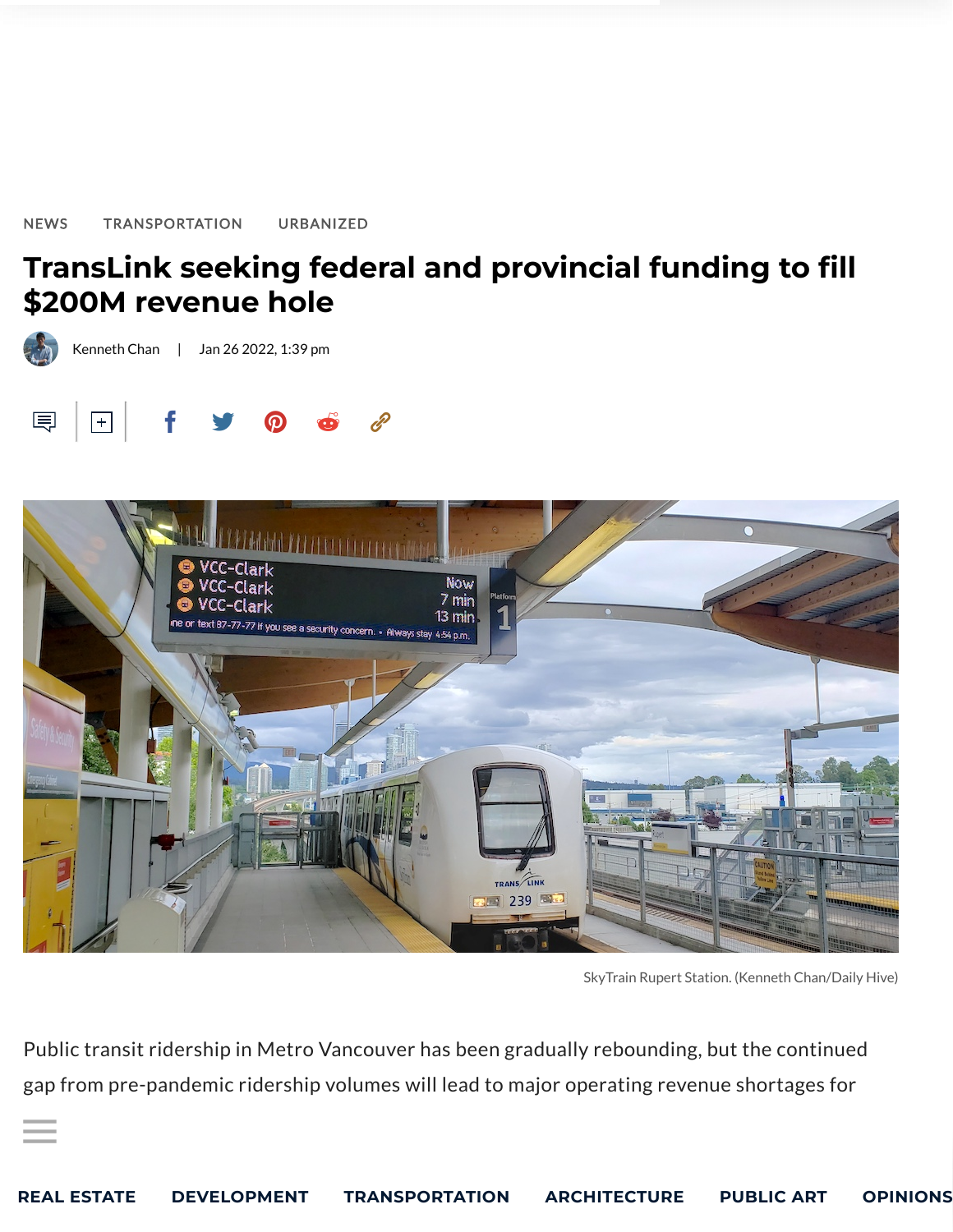The public transit authority is estimating it will see operating revenue losses of \$216 million in 2022, and \$200 million in 2023.

This is down from \$409 million in 2020 and \$395 million in 2021, which were offset by a [combination](https://dailyhive.com/vancouver/translink-bctransit-bcferries-emergency-operating-funding) of TransLink cost reductions of \$267 million, and federal and provincial emergency operating funding of \$537 million.

## You might also like:

÷.

- TransLink to receive \$644 million in emergency operating funding from [governments](https://dailyhive.com/vancouver/translink-bctransit-bcferries-emergency-operating-funding)
- 37 [TransLink](https://dailyhive.com/vancouver/translink-bus-service-changes-frequency-cuts-january-2022) bus routes to see service cuts starting January 2022
- TransLink outlines detailed plan for 310 km of new rapid transit across Metro [Vancouver](https://dailyhive.com/vancouver/translink-transport-2050-draft-plan-transit-expansion)
- Major construction on [Surrey-Langley](https://dailyhive.com/vancouver/surrey-langley-skytrain-project-timeline) SkyTrain expected to begin in 2024
- [Construction](https://dailyhive.com/vancouver/capstan-station-canada-line-skytrain-construction-groundbreaking) officially begins on Canada Line's new \$52 million Capstan Station

Senior [governments](https://dailyhive.com/vancouver/translink-bctransit-bcferries-emergency-operating-funding) provided TransLink with a total of \$644 million in one-time emergency operating funding originally intended to cover revenue losses in 2020 and 2021, but the public transit authority has been able to stretch out this subsidy by covering a portion of the losses for 2022 and 2023.

TransLink will use \$90 million in remaining emergency operating funding to cover a portion of 2022's losses, and the final remaining \$16 million for 2023's losses. The remaining emergency

oper[ating](https://dailyhive.com/) funding and cost reductions are [insufficient](https://dailyhive.com/vancouver/urbanized) to cover forecasted revenue losses, which is a set of  $\alpha$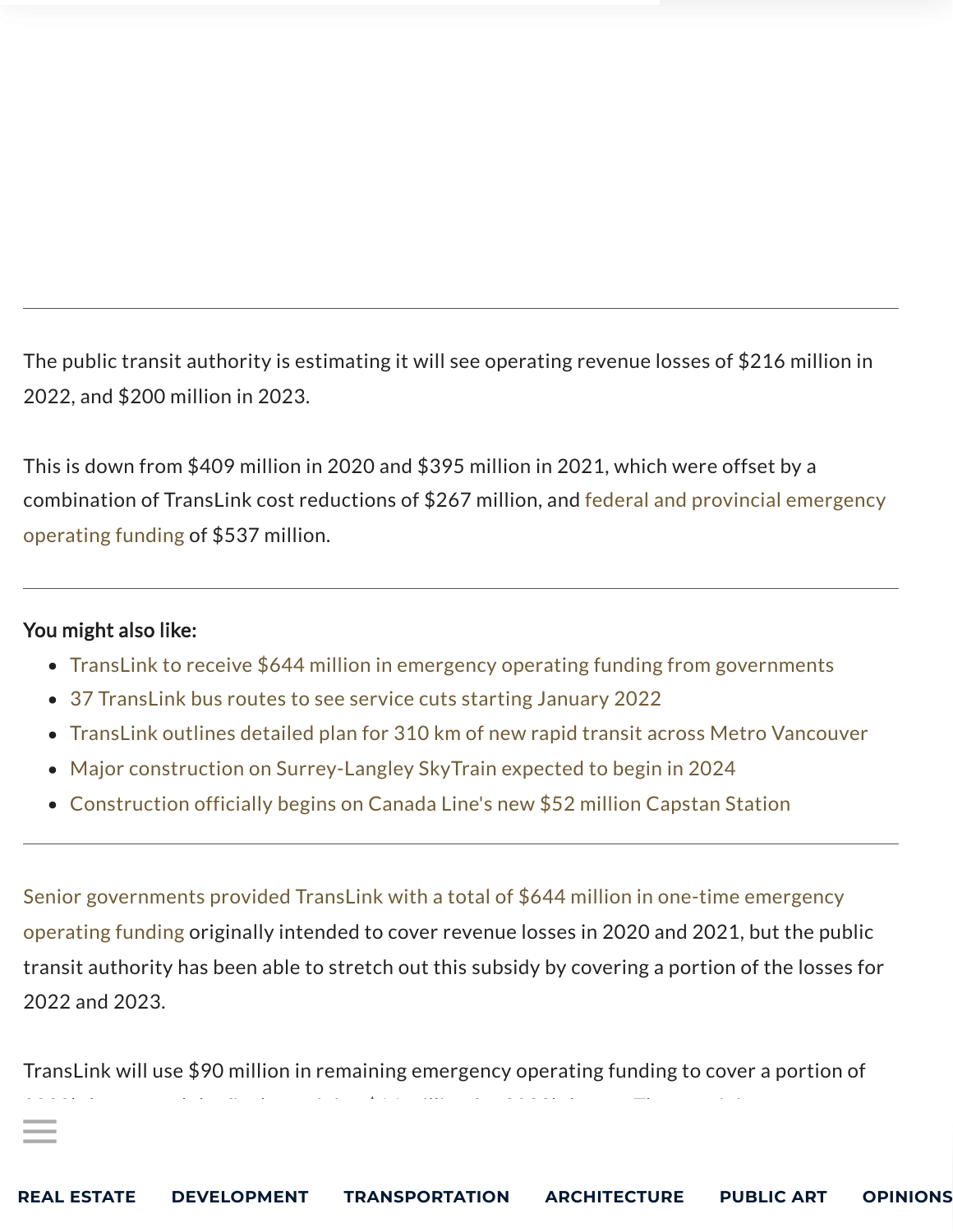TransLink did not have to draw on its cash reserves in 2020 and 2021 due to emergency operating funding and cost reductions, but without additional emergency operating funding it will have to take this measure in 2022 and 2023 — a total of \$200 million from cash reserves. Instead of drawing on cash reserves, TransLink wants the federal and provincial governments to fill the \$200 million hole.

The public transit authority has indicated its cash reserves are meant for rainy days, to maintain liquidity and stability of operations, and avoid steep service cuts or tax hikes.

TransLink is estimating it will see total pandemic revenue losses of over \$1.6 billion, with \$409 million from 2020, and \$1.2 billion projected between 2021 and 2025.

In its formal submission to the federal government's pre-budget consultation for the 2022 federal budget, the Mayors' Council warns that without additional emergency operating funding from the federal and provincial governments, it is suggested that TransLink could be forced to cut service levels, and defer expansion and improvement projects.

ADVERTISEMENT

In early [January](https://dailyhive.com/vancouver/translink-bus-service-changes-frequency-cuts-january-2022) 2021, as an initial measure, TransLink cut 2% of its services on 37 bus routes, specifically targeting routes and periods operating with more capacity than needed, to slow down its financial bleed.

 $\equiv$  In 2[020,](https://dailyhive.com/) the BC [Government](https://dailyhive.com/vancouver/urbanized) was at the forefront securing much needed and welcome federal and welcome federal

÷.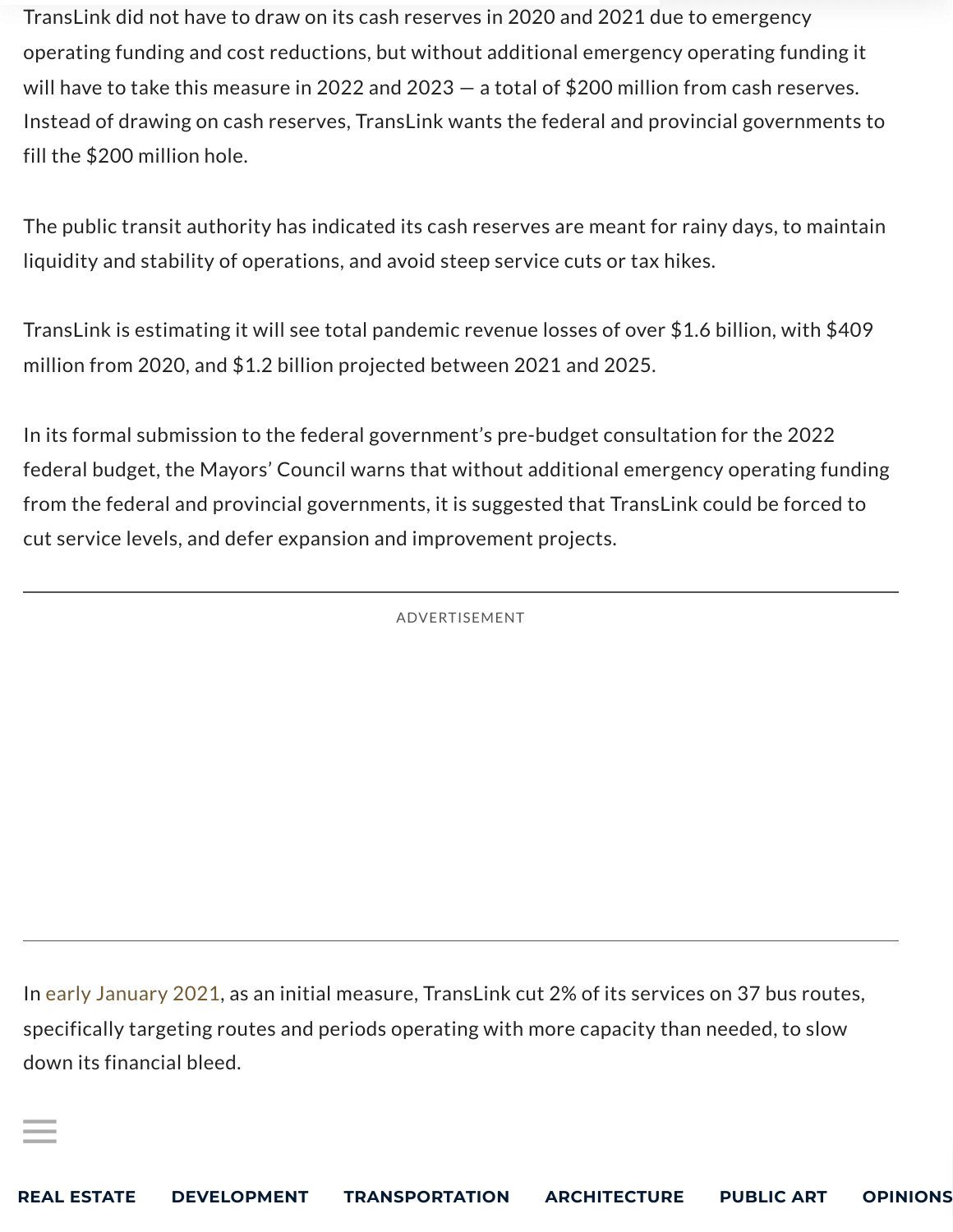and TransLink to protect transit services," said Jonathan Cote, chair of TransLink's Mayors' Council, and the mayor of New Westminster.

"However, as the pandemic continues to challenge all essential services, we need the federal government to recommit to additional emergency support for transit in British Columbia. If the federal government doesn't extend this critical funding, we face making difficult decisions on service levels and future projects, or, shifting the burden of pandemic-related losses to more regressive local tax sources impacting already hard-hit businesses and residents struggling with affordability challenges."

TransLink ridership rebounded to 60% of pre-pandemic volumes as of the start of 2022. which is amongst the highest ridership recovery in North America. This is up from 40% earlier in 2021, and the pandemic low of 17% in April 2020.

ADVERTISEMENT

By late 2022, ridership is expected to further recover to 80% to 90% of pre-pandemic volumes, which is roughly equivalent to the annual ridership experienced between 2015 and 2017.

"While TransLink's ridership recovery is out-performing expectations and surpassing most other urban transit systems in North America, we are not immune to the ongoing challenges of the

pand[emic,](https://dailyhive.com/)" says [TransLink](https://dailyhive.com/vancouver/urbanized) CEO Kevin Quinn.

÷.